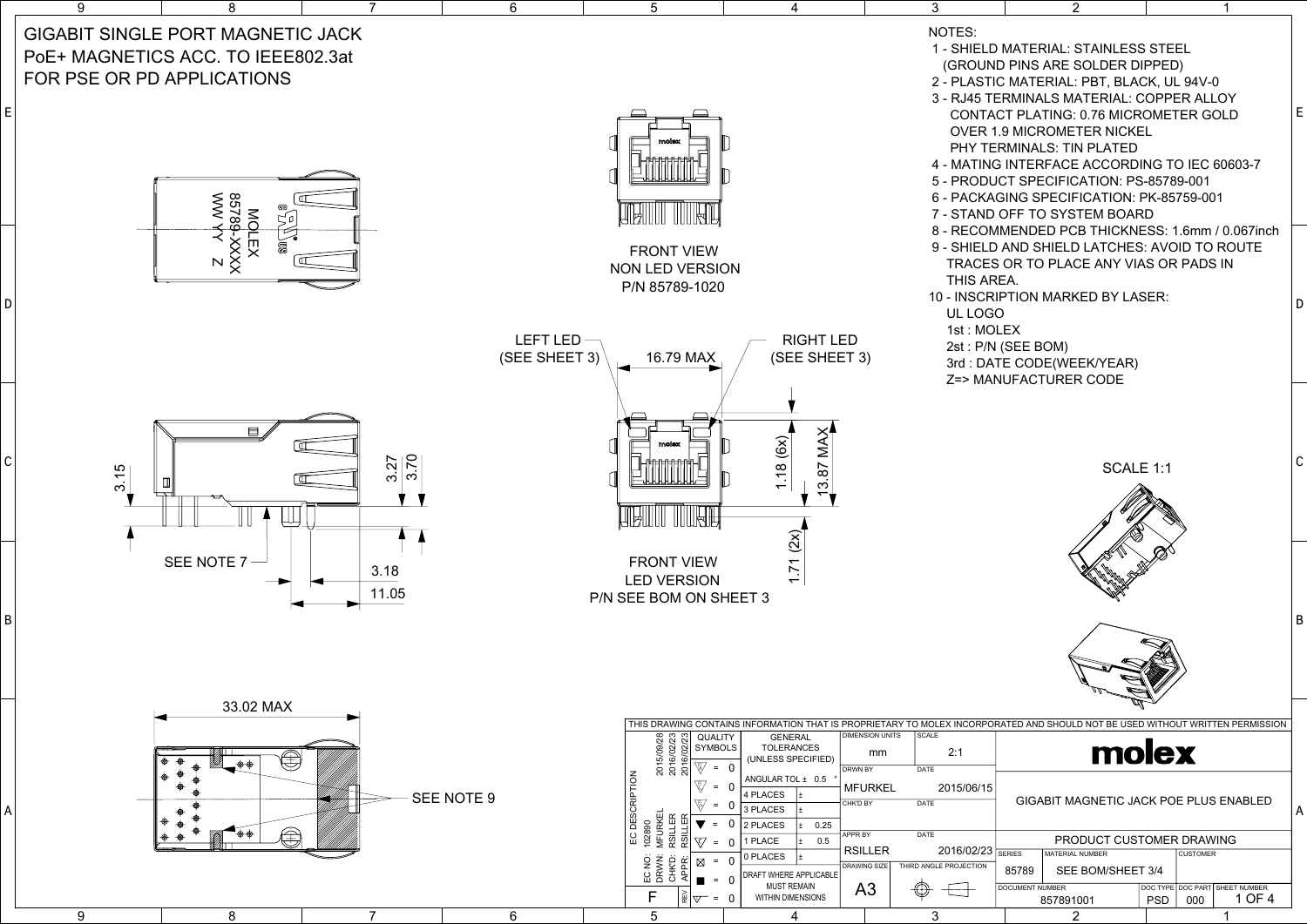|                    |                                                     |                                  |                 |                                         |                |                        |                                         |      |                     |                                     |                        |                                 |                                               | THIS DRAWING CONTAINS INFORMATION THAT IS PROPRIETARY TO MOLEX INCORPORATED AND SHOULD NOT BE USED WITHOUT WRITTEN PERMISSION |  |                 |  |  |  |  |
|--------------------|-----------------------------------------------------|----------------------------------|-----------------|-----------------------------------------|----------------|------------------------|-----------------------------------------|------|---------------------|-------------------------------------|------------------------|---------------------------------|-----------------------------------------------|-------------------------------------------------------------------------------------------------------------------------------|--|-----------------|--|--|--|--|
|                    |                                                     |                                  |                 |                                         | QUALITY        |                        | <b>GENERAL</b>                          |      |                     | <b>DIMENSION UNITS</b>              | <b>SCALE</b>           |                                 |                                               |                                                                                                                               |  |                 |  |  |  |  |
|                    |                                                     | 2015/09/28                       | 2016/02/23      |                                         | <b>SYMBOLS</b> |                        | <b>TOLERANCES</b><br>(UNLESS SPECIFIED) |      |                     | mm                                  |                        | 2:1                             |                                               | molex                                                                                                                         |  |                 |  |  |  |  |
|                    |                                                     |                                  |                 | Ŵ                                       | $=$            |                        | ANGULAR TOL ± 0.5                       |      | <b>DRWN BY</b>      |                                     | <b>DATE</b>            |                                 |                                               |                                                                                                                               |  |                 |  |  |  |  |
| <b>DESCRIPTION</b> |                                                     |                                  |                 | ৻ঢ়                                     | $=$            | 0                      | 4 PLACES                                |      |                     | <b>MFURKEL</b>                      |                        | 2015/06/15                      | <b>GIGABIT MAGNETIC JACK POE PLUS ENABLED</b> |                                                                                                                               |  |                 |  |  |  |  |
|                    |                                                     |                                  |                 | ∖ե⁄                                     | $=$            | 0                      | 3 PLACES                                |      | CHK'D BY            |                                     | <b>DATE</b>            |                                 |                                               |                                                                                                                               |  |                 |  |  |  |  |
|                    |                                                     |                                  | LER             |                                         |                |                        | 2 PLACES                                | 0.25 |                     |                                     |                        |                                 |                                               |                                                                                                                               |  |                 |  |  |  |  |
|                    | 102890<br>EC                                        | <b>MFURKEI</b>                   | RSILLER<br>RSIL |                                         |                |                        | <b>PLACE</b>                            | 0.5  | <b>APPR BY</b>      |                                     | <b>DATE</b>            |                                 | PRODUCT CUSTOMER DRAWING                      |                                                                                                                               |  |                 |  |  |  |  |
|                    |                                                     |                                  |                 |                                         |                | $\Omega$               | 0 PLACES                                |      |                     | <b>RSILLER</b>                      |                        | 2016/02/23                      | <b>SERIES</b>                                 | <b>MATERIAL NUMBER</b>                                                                                                        |  | <b>CUSTOMER</b> |  |  |  |  |
|                    | CHK <sup>D</sup> :<br>EC NO:<br>DRWN:<br>APPR:<br>⊠ |                                  |                 |                                         |                | DRAFT WHERE APPLICABLE |                                         |      | <b>DRAWING SIZE</b> |                                     | THIRD ANGLE PROJECTION | 85789                           | SEE BOM/SHEET 3/4                             |                                                                                                                               |  |                 |  |  |  |  |
|                    |                                                     | 띭<br>0<br>$\triangledown$<br>$=$ |                 | <b>MUST REMAIN</b><br>WITHIN DIMENSIONS |                |                        | A <sub>3</sub>                          |      |                     | <b>DOCUMENT NUMBER</b><br>857891001 |                        | DOC TYPE DOC PART<br><b>PSD</b> | 000                                           | <b>SHEET NUMBER</b><br>2 OF 4                                                                                                 |  |                 |  |  |  |  |
|                    |                                                     |                                  |                 |                                         |                |                        |                                         |      |                     |                                     |                        |                                 |                                               |                                                                                                                               |  |                 |  |  |  |  |



## SUGGESTED PANEL CUTOUT

## SUGGESTED BOARD LAYOUT FOR NON LED VERSION









## SUGGESTED BOARD LAYOUT- COMPONENT SIDE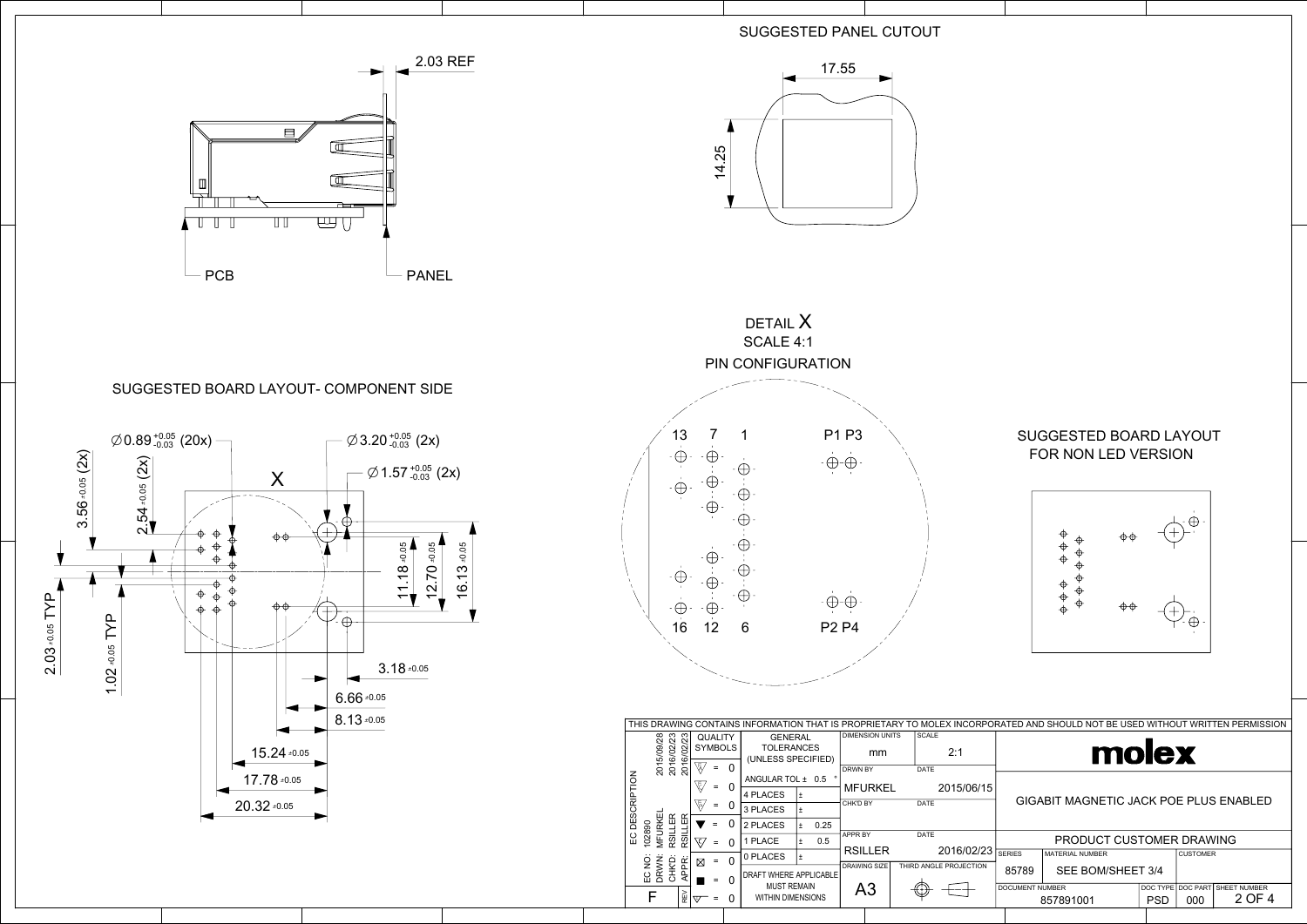|--|--|

|  |  |   |                                                                                                                                                                                                                                                                                                         | <b>SEE TABLE FOR</b>                                                                                                                                                                                             | 15                                                                                                                                                                                                                                    | LEFT LED<br>◡                                                                                     | 15                                                                                                                                       | <b>RIGHT LED</b><br>13                              | 13<br>$\circ$                         | B |
|--|--|---|---------------------------------------------------------------------------------------------------------------------------------------------------------------------------------------------------------------------------------------------------------------------------------------------------------|------------------------------------------------------------------------------------------------------------------------------------------------------------------------------------------------------------------|---------------------------------------------------------------------------------------------------------------------------------------------------------------------------------------------------------------------------------------|---------------------------------------------------------------------------------------------------|------------------------------------------------------------------------------------------------------------------------------------------|-----------------------------------------------------|---------------------------------------|---|
|  |  |   |                                                                                                                                                                                                                                                                                                         | <b>LED OPTIONS</b>                                                                                                                                                                                               | 16<br><b>BICOLOR</b>                                                                                                                                                                                                                  | $+$ 11<br>SINGLE COLOR                                                                            | $\overline{\circ}$ 16<br><b>BICOLOR</b>                                                                                                  | 14                                                  | $\overline{\circ}$ 14<br>SINGLE COLOR |   |
|  |  |   | THIS DRAWING CONTAINS INFORMATION THAT<br>QUALITY<br><b>SYMBOLS</b><br>$\sigma$<br>015<br>016<br>016<br>016<br>$\sqrt{2}$<br>$= 0$<br>$\overline{6}$<br>$= 0$<br>$= 0$<br>  EC DES<br>  102890<br>  MFURKE<br>  RSILLEF<br>  RSILLEF<br>-0<br>EC NO.<br>DRWN.<br>APPR.<br>$\boxtimes$<br>$= 0$<br>$= 0$ | <b>GENERAL</b><br><b>TOLERANCES</b><br>(UNLESS SPECIFIED)<br>ANGULAR TOL ± 0.5<br>4 PLACES<br>3 PLACES<br>2 PLACES<br>0.25<br>$= 0$   1 PLACE<br>0.5<br>0 PLACES<br>DRAFT WHERE APPLICABLE<br><b>MUST REMAIN</b> | <b>OPTION</b><br>IS PROPRIFTARY<br>DIMENSION UNITS<br><b>SCALE</b><br>mm<br>DRWN BY<br>DATE<br><b>MFURKEL</b><br><b>DATE</b><br>CHK'D BY<br>APPR BY<br><b>DATE</b><br><b>RSILLER</b><br>THIRD ANGLE PROJECTION<br><b>DRAWING SIZE</b> | <b>OPTION</b><br>TO MOLEX INCORPORATED AND SHOULD NOT<br>5:1<br>2015/06/15<br>2016/02/23<br>85789 | <b>OPTION</b><br>TT OD GEY<br>GIGABIT MAGNETIC JACK POE PLUS ENABLED<br>PRODUCT CUSTOMER DRAWING<br>MATERIAL NUMBER<br>SEE BOM/SHEET 3/4 | <b>OPTION</b><br><b>CUSTOMER</b>                    | T BE USED WITHOUT WRITTEN PERMISSION  |   |
|  |  | 6 |                                                                                                                                                                                                                                                                                                         | WITHIN DIMENSIONS                                                                                                                                                                                                | A <sub>3</sub><br>$\bigoplus$<br>3                                                                                                                                                                                                    | DOCUMENT NUMBER<br>————                                                                           | 857891001<br>$\sim$                                                                                                                      | DOC TYPE DOC PART SHEET NUMBER<br><b>PSD</b><br>000 | 3 OF 4                                |   |

| 9                                    | 8                     |                                  | 6                                     | 5                      |                                    | 3          |           |               | 2                                          |                |                      |                                          |   |
|--------------------------------------|-----------------------|----------------------------------|---------------------------------------|------------------------|------------------------------------|------------|-----------|---------------|--------------------------------------------|----------------|----------------------|------------------------------------------|---|
| Electrical Specifications @25°C      |                       |                                  | PHY SIDE / PCB SIDE                   | ETHERNET MAGNETICS     | WIRE SIDE / RJ45                   |            |           |               |                                            |                |                      |                                          |   |
| Operating temperature (0°C to +70°C) |                       |                                  |                                       |                        |                                    |            |           |               |                                            |                |                      |                                          |   |
| Description                          | <b>VALUE</b>          |                                  |                                       | POWER 1/2 P1 ()        |                                    |            |           |               | LED1 POLARITY                              |                | <b>LED2 POLARITY</b> |                                          |   |
| OCL POE+TRANSF. 20mA bias            | 350µH min.            |                                  | CT <sub>3</sub>                       | POWER 4/5 P3 0-        |                                    |            | PART      |               | <b>LEFT LED</b>                            |                | <b>RIGHT LED</b>     |                                          |   |
| $(0^{\circ}$ C to +70 $^{\circ}$ C)  |                       |                                  | $70 - C$ T2                           |                        | $-$ 0 8 MD -3                      |            |           |               | NUMBER PIN15 PIN16 COLOR PIN13 PIN14 COLOR |                |                      |                                          |   |
| OCL NONPOE TRANSF. 8mA bias          | 350µH min.            |                                  | $1$ $\bigcirc$                        |                        |                                    |            |           |               | <b>GRN</b>                                 |                | $+$                  | <b>GRN</b>                               | E |
| $(0^{\circ}C$ to +70 $^{\circ}C)$    |                       |                                  | $TD+3$                                | ♨<br>____              |                                    |            | 857891001 |               |                                            |                |                      |                                          |   |
| <b>Turns Ratio</b>                   | 1CT:1CT               |                                  | $8^\circ$                             |                        | $-$ 7 MD +3                        |            |           | $+$<br>$\sim$ | <b>GRN</b>                                 | $\blacksquare$ | $+$                  | <b>GRN</b>                               |   |
| <b>Insertion Loss</b>                |                       |                                  | $TD-2$                                |                        |                                    |            | 857891003 |               | <b>ORG</b>                                 |                |                      |                                          |   |
| Frequency (MHz)                      | Limits (dB max.)      | Typical Values (dB max.)         | TD-3 $2^\circ$                        | ᄊ                      | $\overline{\bigcirc}$ 6 MD-1       |            | 857891006 |               | <b>GRN</b>                                 | $\blacksquare$ | $\overline{+}$       | YW                                       |   |
| 1.0-9.9 MHz                          | $0.4 + 0.1*log(F)$    | 0.5 @ 10MHz                      |                                       | $\qquad \qquad =$      |                                    |            |           |               |                                            |                |                      |                                          |   |
| 10-49.9 MHz                          | $0.5 + 0.3*log(F/10)$ | 0.7 @ 50MHz                      | TERMINALS<br>C<br>C<br>$TD+2$         | حمحلا<br>$\sim$ $\sim$ |                                    |            | 857891007 |               | <b>GRN</b>                                 | $\sim$         |                      | <b>GRN</b>                               |   |
| 50-79.9 MHz                          | 1+1.4*log(F/80)       | 1.0 @ 80MHz                      | $3^{\circ}$                           |                        | $-$ 5 MD -2                        | ACT.       |           | $+$           | <b>YW</b>                                  |                |                      |                                          |   |
| 80-100 MHz                           | 1.3+3*log(F/100)      | 1.3 @ 100MHz                     |                                       |                        |                                    | <b>NCC</b> | 857891012 | $+$           | YW                                         | $\blacksquare$ | $+$                  | <b>GRN</b>                               |   |
| <b>Return Loss</b>                   |                       |                                  | <b>HERNET</b><br>$TD+$<br>$4 \cap$    |                        | $\sqcup$ 4 MD +2                   |            |           | $+$           | <b>GRN</b>                                 |                |                      |                                          |   |
| Frequency (MHz)                      | Limits (dB min.)      | <b>TYPICAL Values (dB min.)</b>  | $TD - 0$                              | ♨                      |                                    | 군          | 857891013 | $+$           | <b>YW</b>                                  | $\blacksquare$ | $+$                  | YW                                       |   |
| 1-9.9 MHz                            | 27dB min.             | 27 @ 10MHz                       | 10 $\circ$                            |                        |                                    |            |           | $+$           | <b>GRN</b>                                 | $+$            |                      | <b>GRN</b>                               |   |
| 10-100 MHz                           | 27-17*log(F/10)       | 10 @ 100MHz                      | $TD-1$                                |                        | $\overline{\bigcirc}$ 3 MD +1      |            | 857891014 | $+$           | YW                                         | $\sim$         | $\overline{+}$       | <b>GRN</b>                               |   |
| $\overline{\text{CMR}}$              |                       |                                  | $5^\circ$<br>$11^\circ$               |                        | $-$ 2 MD -0                        |            |           |               |                                            |                |                      |                                          |   |
| Frequency (MHz)                      | Limits (dB min.)      | TYPICAL Values (dB min.)         | $TD+0$ CT1                            |                        |                                    |            | 857891015 |               | YW                                         |                |                      | <b>GRN</b>                               |   |
| 1-9.9 MHz                            | 34dB min.             | 34 @ 10MHz                       | $6^\circ$                             | ┻                      |                                    |            |           | $+$           | <b>GRN</b>                                 |                |                      |                                          |   |
| 10-79.9 MHz                          | 27dB min.             | 27 @ 80MHz                       |                                       | 6                      | $-$ 0 1 MD + 0                     |            | 857891017 |               | <b>GRN</b>                                 |                | $\overline{+}$       | YW                                       |   |
| 80-199.9 MHz                         | 27-14.5*log(F/80)     | 21.5 @ 200MHz                    | $12$ <sup><math>\bigcirc</math></sup> |                        |                                    |            |           |               | <b>ORG</b>                                 |                |                      |                                          |   |
| 200-399.9 MHz                        |                       | 21.5-39*log(F/200)   10 @ 400MHz | CT <sub>0</sub>                       | POWER 3/6 P2 ()        |                                    |            |           |               |                                            |                |                      |                                          |   |
| 400-1000 MHz                         | 10                    | 10 @ 1000MHz                     |                                       | POWER 7/8 P4 0         |                                    |            |           |               |                                            |                |                      |                                          |   |
| <b>NEXT</b>                          |                       |                                  |                                       |                        |                                    |            | 857891020 |               |                                            | NON LED        |                      |                                          |   |
| Frequency (MHz)                      | Limits (dB min.)      | TYPICAL Values (dB min.)         |                                       |                        | $0.1 \,\mathrm{\upmu F}$ / 50V x 4 |            |           |               |                                            |                |                      | ADDITIONAL LED COLORS AND CONFIGURATIONS |   |
| 1-5.9 MHz                            | 50                    | 50 @ 6MHz                        |                                       |                        | 75 Ohm x4                          |            |           |               | ARE AVAILABLE ON REQUEST                   |                |                      |                                          |   |
| 6-49.9 MHz                           | 45-16*log(F/10)       | 34 @ 50MHz                       |                                       |                        |                                    |            |           |               |                                            |                |                      |                                          |   |
| 50-100 MHz                           | 25-30*log(F/100)      | 25 @ 100MHz                      |                                       |                        | 1nF / 3 KV                         |            |           |               |                                            |                |                      |                                          |   |
| <b>Isolation PHY to Wire side</b>    | 2.25kVDC/60sec        |                                  |                                       |                        |                                    |            |           |               |                                            |                |                      |                                          |   |



|               |              | <b>LED1 POLARITY</b> |             | <b>LED2 POLARITY</b>     |                  |              |  |  |  |
|---------------|--------------|----------------------|-------------|--------------------------|------------------|--------------|--|--|--|
| <b>PART</b>   |              | <b>LEFT LED</b>      |             |                          | <b>RIGHT LED</b> |              |  |  |  |
| <b>NUMBER</b> | <b>PIN15</b> |                      | PIN16 COLOR | <b>PIN13</b>             | PIN14            | <b>COLOR</b> |  |  |  |
| 857891001     |              | $\ddot{}$            | <b>GRN</b>  |                          | $\ddot{}$        | <b>GRN</b>   |  |  |  |
|               |              |                      |             |                          |                  |              |  |  |  |
| 857891003     |              | $\ddot{}$            | <b>GRN</b>  | $\overline{\phantom{a}}$ | $\pm$            | <b>GRN</b>   |  |  |  |
|               | $\pm$        |                      | <b>ORG</b>  |                          |                  |              |  |  |  |
| 857891006     |              | $\ddot{}$            | <b>GRN</b>  | $\overline{\phantom{a}}$ | $\ddot{}$        | <b>YW</b>    |  |  |  |
|               |              |                      |             |                          |                  |              |  |  |  |
| 857891007     | -            | $\ddot{}$            | <b>GRN</b>  | $\overline{\phantom{a}}$ | $+$              | <b>GRN</b>   |  |  |  |
|               | +            |                      | <b>YW</b>   |                          |                  |              |  |  |  |
| 857891012     |              | $\ddot{}$            | <b>YW</b>   | $\overline{\phantom{a}}$ | $\ddot{}$        | <b>GRN</b>   |  |  |  |
|               | $\pm$        |                      | <b>GRN</b>  |                          |                  |              |  |  |  |
| 857891013     |              | +                    | <b>YW</b>   | $\blacksquare$           | $\ddot{}$        | <b>YW</b>    |  |  |  |
|               | $\pm$        |                      | <b>GRN</b>  | $\ddot{}$                |                  | <b>GRN</b>   |  |  |  |
| 857891014     |              | $\ddot{}$            | <b>YW</b>   |                          | $\pm$            | <b>GRN</b>   |  |  |  |
|               |              |                      |             |                          |                  |              |  |  |  |
| 857891015     |              | $\ddot{}$            | <b>YW</b>   |                          | $\ddot{}$        | <b>GRN</b>   |  |  |  |
|               | $\ddot{}$    |                      | <b>GRN</b>  |                          |                  |              |  |  |  |
| 857891017     | Ξ.           | $\ddot{}$            | <b>GRN</b>  |                          | $\ddot{}$        | <b>YW</b>    |  |  |  |
|               | $+$          |                      | <b>ORG</b>  |                          |                  |              |  |  |  |
|               |              |                      |             |                          |                  |              |  |  |  |
|               |              |                      |             |                          |                  |              |  |  |  |
| 857891020     |              |                      |             | <b>NON LED</b>           |                  |              |  |  |  |

## ADDITIONAL LED COLORS AND CONFIGURATIONS